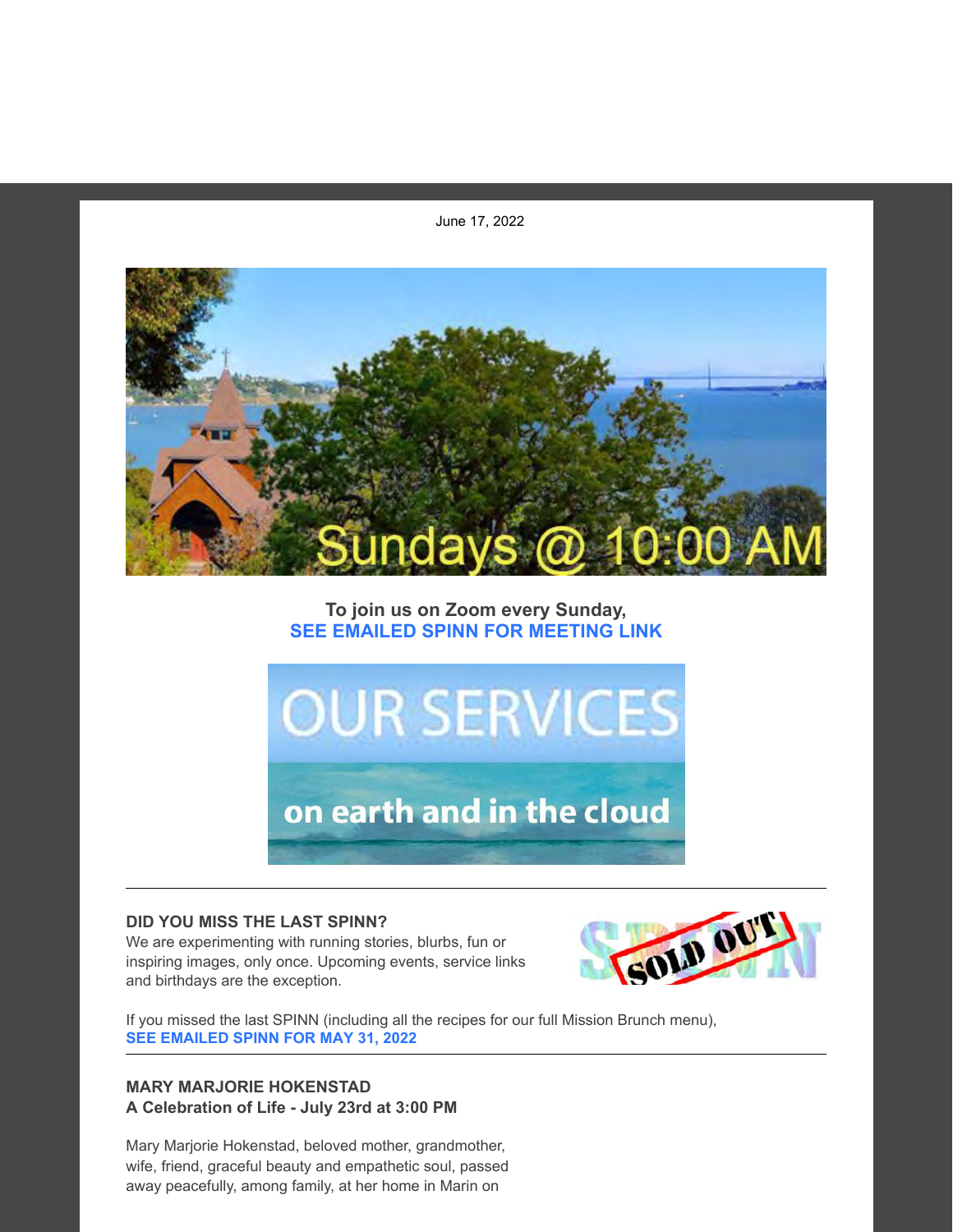March 20, 2022, at the age of 89. (Pictured at right, with husband John.)

Born Mary Marjorie Curran in Inkster, MI, at the height of the Depression, she was the daughter of Myrtle Kurtsell and George Curran. Largely raised by her beloved Germanimmigrant grandparents, Christina and Charles Kurtsell, she excelled in school and graduated with honors in English Literature from University of Michigan.



Marjorie's open and adventurous spirit inspired her to

become one of the earliest flight attendants for United Airlines in 1955, where she worked for 46 years. In 1963, she moved to Telegraph Hill where she roomed with her life-long friend and fellow flight attendant, Patricia Harris, from England.

Before it was common for young, single women to travel, she climbed Machu Pichu, shopped in the bazars of Lebanon and Syria, and visited temples in Japan. Over time she became a collector of Japanese and Chinese antiques, as well as of contemporary Asian art.

Marjorie had a wry sense of humor, was a dedicated letter writer, a graceful dancer and a classic beauty. Her empathy for others exuded from her warm smile and twinkle in her eyes. She made everyone feel heard and important.

Marjorie is survived by her husband of 53 years, John Walter Hokenstad, as well as by her daughter Christin Mary Hokenstad Kos. She was dearly loved by her son-in-law, Patrick, and her two grandsons, Luke Francis and Leif Anthony. Marjorie will also be greatly missed by her caretakers, Kotini Takau and Eileen Alexander.

We are eternally grateful for her presence in this world and will forever miss our wife, mother, Nana and friend. Her memorial service will be on July 23rd at at 3:00 PM, at the Sausalito Presbyterian Church. All are welcome.



## **A CELEBRATION OF COMUNIDAD LOYOLA 25 YEARS IN LEON, MEXICO**

On June 5th, SPC celebrated a quarter-century of mission work in Leon, Mexico! We were joined in worship by Comunidad Loyola Co-Founder Manuel Marquez and Development Director Belem Calderon -- via Zoom. Manuel and Belem (pictured below) shared a wonderful video about the school and then engaged in The Dialogue with SPCers online and in the sanctuary.

The Loyola Community was formed in 1984 and is made up of a group of committed Leoneses who join in the important work of



building a more conscious and fairer society and we work so that children exercise their rights and have a more dignified life and a future full of opportunities.

The success of Comunidad Loyola is astounding! Mission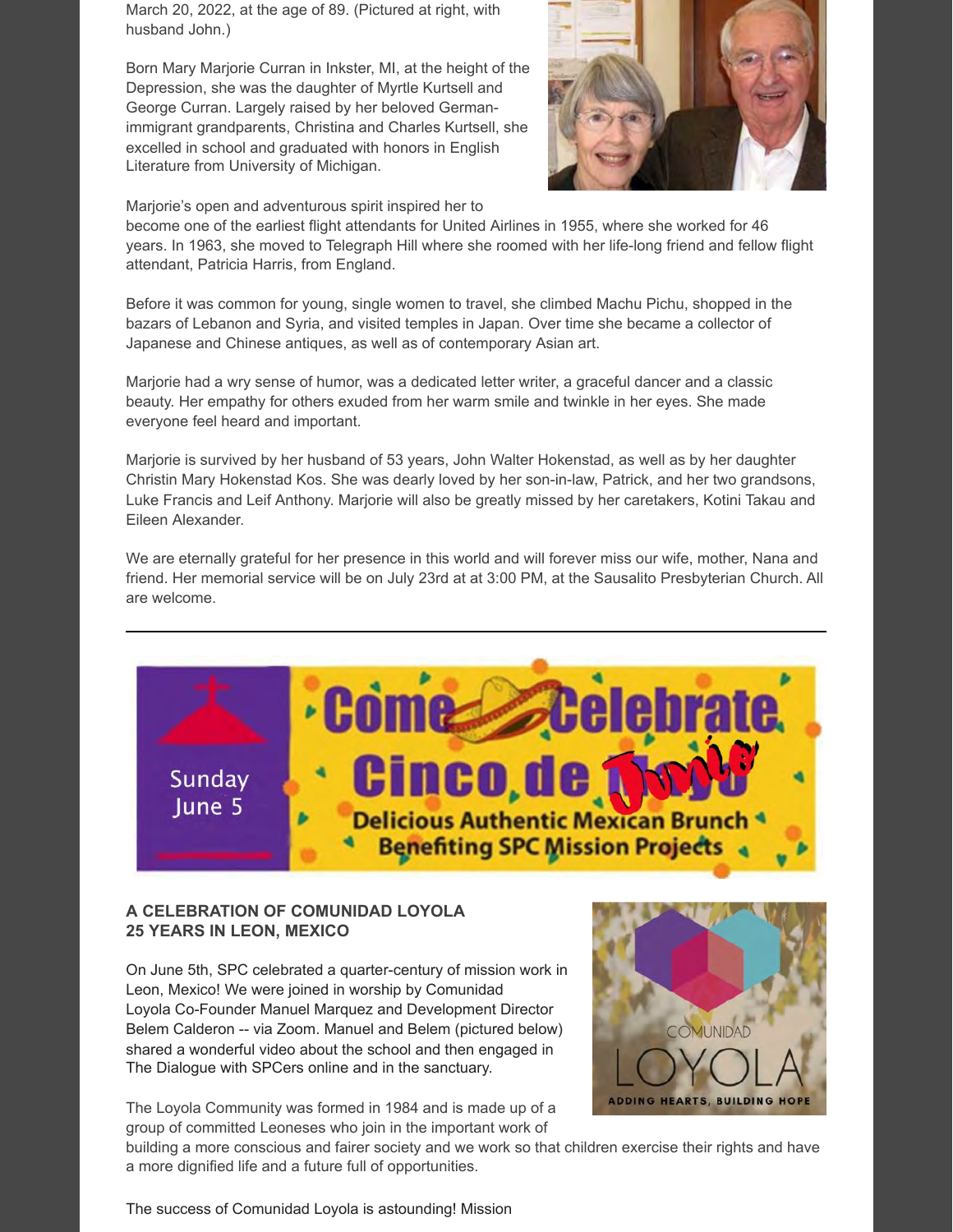Committee chair, Elder Denni Brusseau, was moved as she recalled the very early days of SPCers -- young and older - traveling to Leon, rolling up their sleeves, and painting classrooms and building facilities, and the amazing way they have grown. Comunidad Loyola has had a huge impact on the lives of [hundreds of children in need. To see the inspiring video,](https://youtu.be/N2aiuv3zNPU?t=1935) **CLICK HERE**.

If you would like to support SPC's mission work with Loyola Comunidad in Leon, Mexico, you can do so with the charity-giving app **[GIVELIFY](https://www.givelify.com/)** or send a check marked for "Mission" to Sausalito Presbyterian Church; P.O. Box 236; Sausalito, CA 94966.



## **DO YOU LIKE SAYING "HELLO" TO PEOPLE? Be an usher and make SPC a friendly place**

Since our return to worship inside the sanctuary, the usher's job has been streamlined and simplified. The most important task is greeting people with a warm smile and welcoming them to call SPC home.



### **We need ushers!**

Please write to Barbara Geisler at **[bgeisler@sbcglobal.net](mailto:bgeisler@sbcglobal.net)** if you would be interested in trying it out one Sunday. We need you!



#### **JENNA GAVIGAN (FUGARO) Wins Tony Award for Best Musical**

Jenna Gavigan (Fugaro) and her producing partner Michael Walek of Dodge Hall Productions won their first Tony Award last Sunday night as producers of *A Strange Loop* (pictured at right). Their show was awarded Best New Musical, the coup of the evening at the Tonys and the last award presented on CBS this past Sunday, June 12. While a student at Columbia, Jenna met her future producing partner, Michael, in a TV writing class; that class met at Dodge Hall, hence their company name.

*A Strange Loop* received 11 Tony nominations, the most for any show this year, winning two. The New York Times wrote: *A Strange Loop*, a scalding story about a gay, Black theater artist confronting self-doubt and societal disapproval, won the Tony Award for Best New Musical Sunday night, giving another huge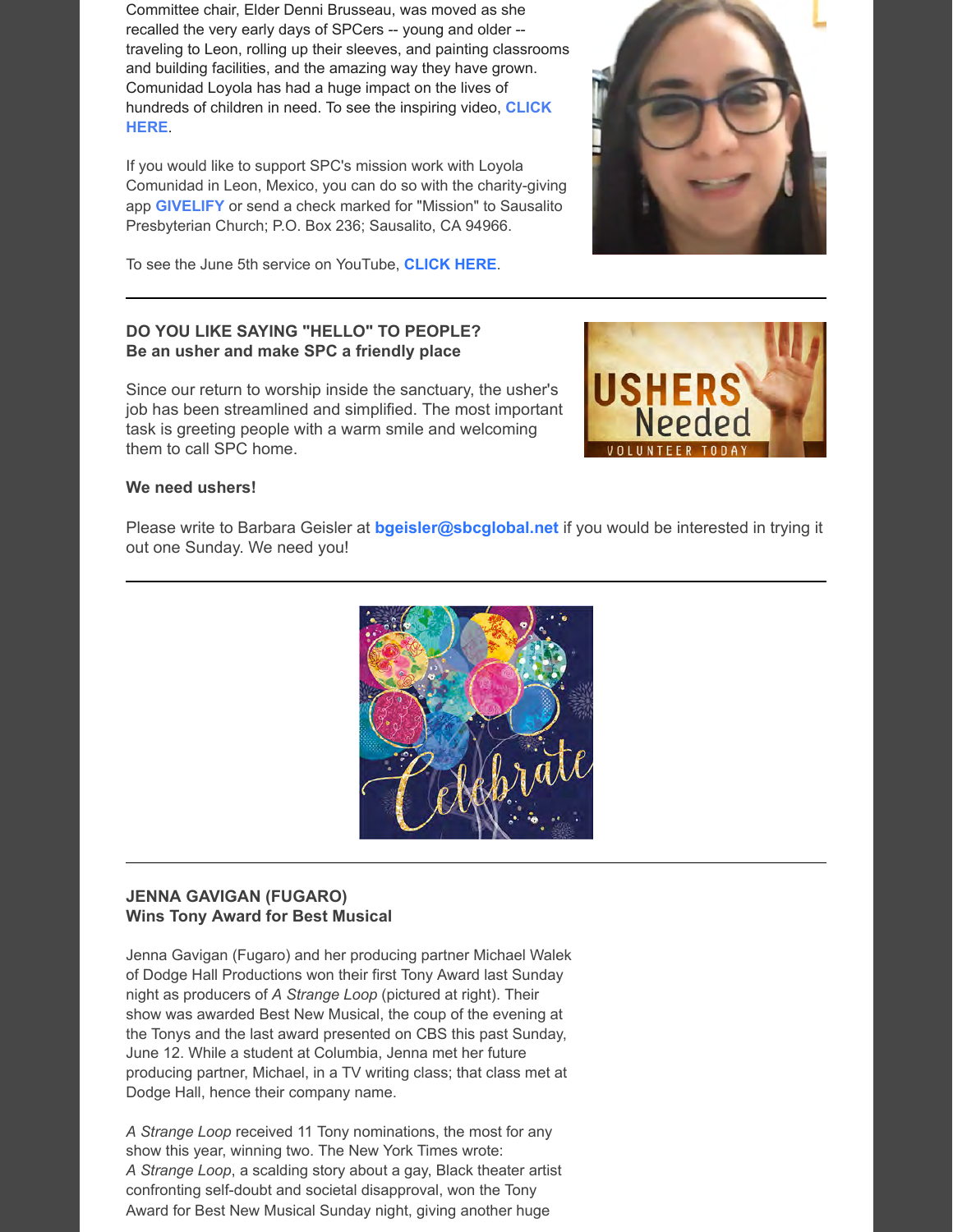accolade to a challenging contemporary production that had already won a Pulitzer Prize. The soul-baring show, nurtured by nonprofits and developed over many years, triumphed over two flashy pop musicals. The writer, Michael R. Jackson, spent two decades developing the show and collected his first Tony Award for Best Book of a Musical.

Dodge Hall Productions had previously invested in two other Tony Award-winning musicals: *Hadestown* and *Oklahoma*, but this was their first show as full-fledged producers.

Jenna and Kevin Fugaro (who grew up in SPC) were married by the Rev. Paul Mowry and the Rev. George McLaird in October 2017, at Columbia University Chapel in New York City.

### **Congratulations to Jenna and Michael!**

[To check out the official website for](https://strangeloopmusical.com/) *A Strange Loop*, **CLICK HERE**.

## **BEVERLY ANDERSON & WOODY PAYNE Celebrating 22 Years**

Woody and Beverly have been a part of SPC for nearly ten years; they have been a part of each other's life for over 22 years! On May 31st, Beverly wrote, "Twenty-two years ago we were married…we are still thrilled with our decision…reigns!"

They are wonderful artists and indefatigable landscapers for the church grounds! As well as ushers, liturgists, and heart-warmers...

### **Congratulations, Beverly & Woody!**

**THIS SUNDAY A Special Father's Day Service at 10:00 AM**







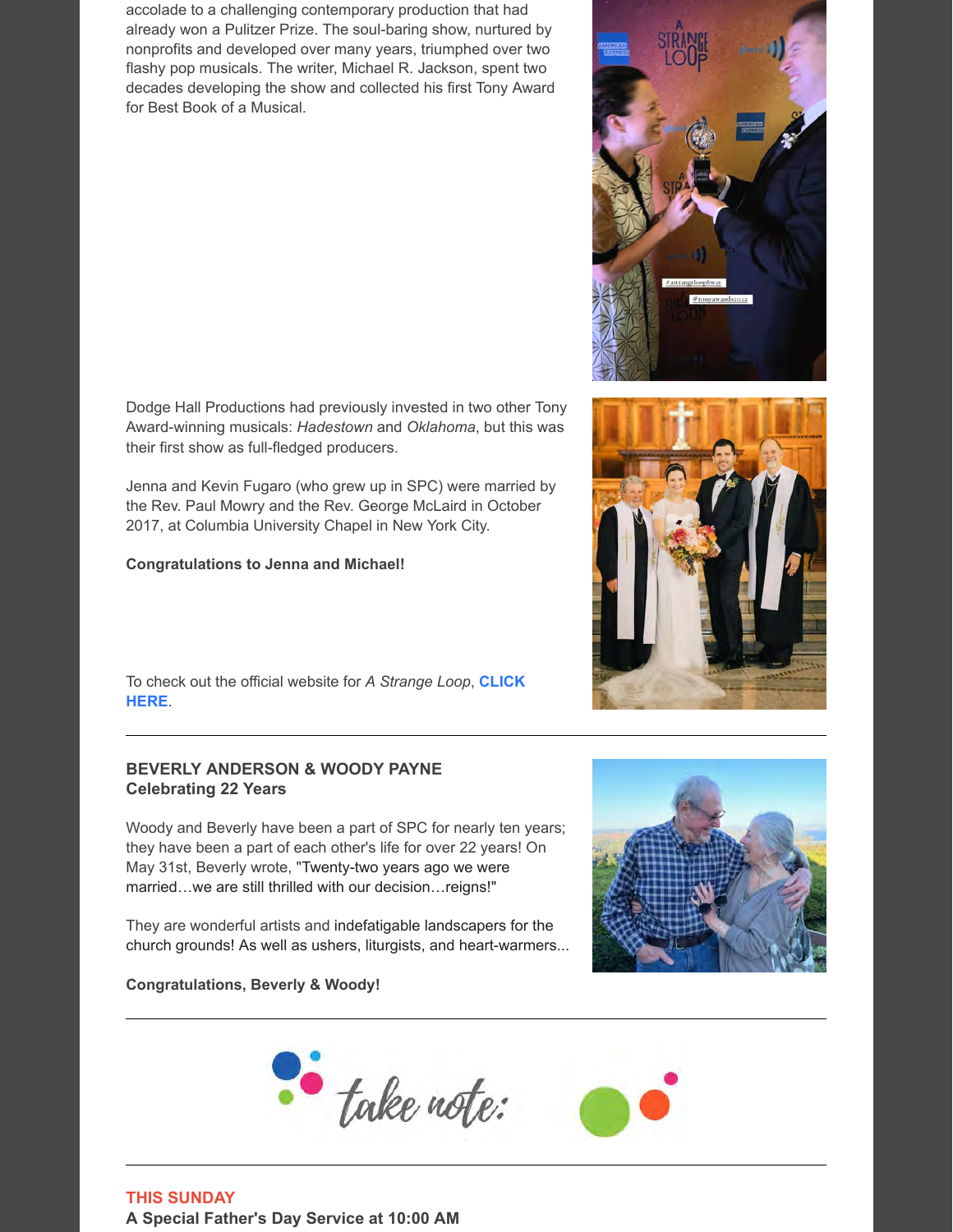#### **Pastor Paul preaching**

Join Pastor Paul, Elder Mary Grogan, Barbara Kerr and music by Don Koc, Ali Oswalt, and Ralph Hooper in a unique celebration of Father's Day!

### **The sanctuary is open and all are welcome! Fellowship will follow the service!**

And of course, you can always join worship online through the Zoom link.

#### **NEXT FRIDAY**

**Pastor Paul is preaching at Congregation Rodef Sholom** 170 North San Pedro Road, San Rafael

Pastor Paul will be giving the *drosh* (the Hebrew word for sermon, teaching) at Rodef Sholom, the largest Reform synagogue in Marin County next Friday night, June 24.

Come early for wine and cheese at the Pre-Oneg (*oneg* means festive gathering)!

5:45 PM Pre-Oneg (a wine and cheese gathering) 6:15 PM Shabbat Services

The synagogue is being rebuilt and services are currently held in the Jewish Community Center next door. A link for Zoom and Facebook will be printed here next week.

### **MINDFULNESS & MEDITATION with the Rev. George McLaird Every Tuesday at 11:00 AM**

If you wish to Meet & Greet friends, come between 10:30 AM – 11:00 AM. The Mediation begins at 11:00 AM.

Often a special piece of music is played prior to our 10-minute meditation. Sometimes it is a Guided Meditation; sometimes it is a Silent Meditation.

#### **[CLICK HERE](https://us02web.zoom.us/j/86119543242?pwd=dTJoaFZRaHFpTGhrK0l6b1lmRldEUT09)** TO JOIN

Meeting ID: 861 1954 3242 Passcode: 981076

If you need to learn a few meditation techniques/practices, send an email to **[revmclaird@comcast.net](mailto:revmclaird@comcast.net)**

## **PRAYER GROUP RETURNS TO THE CHURCH Tuesday, June 28 at 5:30 PM**

As we gather again and anew, and as we reembrace traditions and practices that sustain and lift us, the Prayer Group is ready to gather together once again.





We collect prayers during worship every week. We are now resuming group prayer time, to pray the prayers of our sisters and brothers aloud, and to lift up the loved ones of our community in healing prayer.

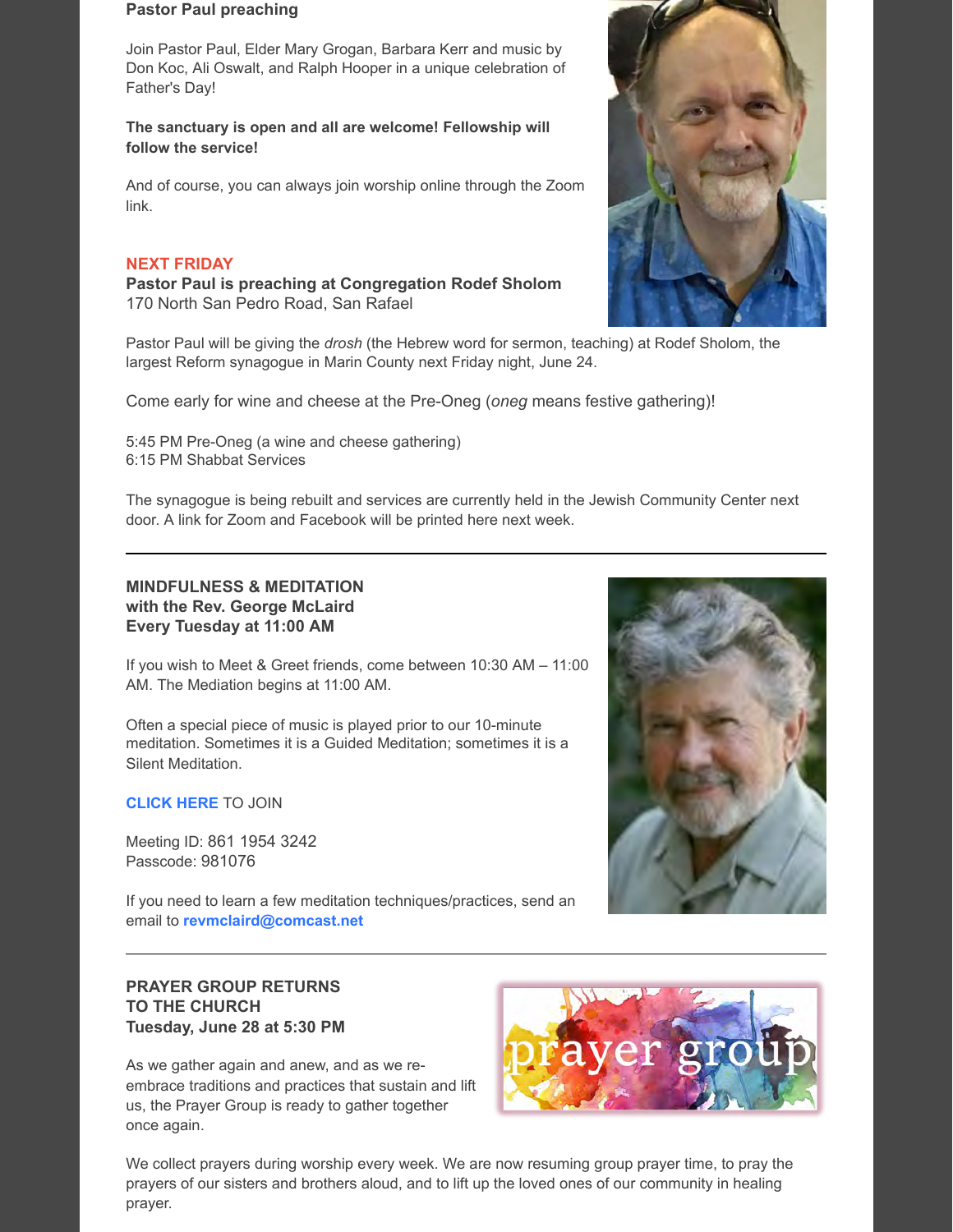The group meets at the church, in the alcove off of Thomson Hall.

All are welcome!

# **FOLLOW SPC ON INSTAGRAM**

Our account name is sausalitopres



*Click anywhere on the above image to be taken to our Instagram page.*



"This door also comes with the latest technology. We installed a facial recognition device. Or, some call it a peephole."

*Thanks to Janice Graham for this week's chuckle!*

## **JUNE BIRTHDAYS**

1- Kyle Simerly 2- Geoffrey Webb 3- Janine Lyons 7- Ann Mahony 14- Richard Phelps 15- Diane Dunn 17- Michael Vare 18- Linda McLaird 20- Steve Fugaro, Michael McGauley 25- Diane Jorgensen 30- Kevin Corbett, Michael Graham